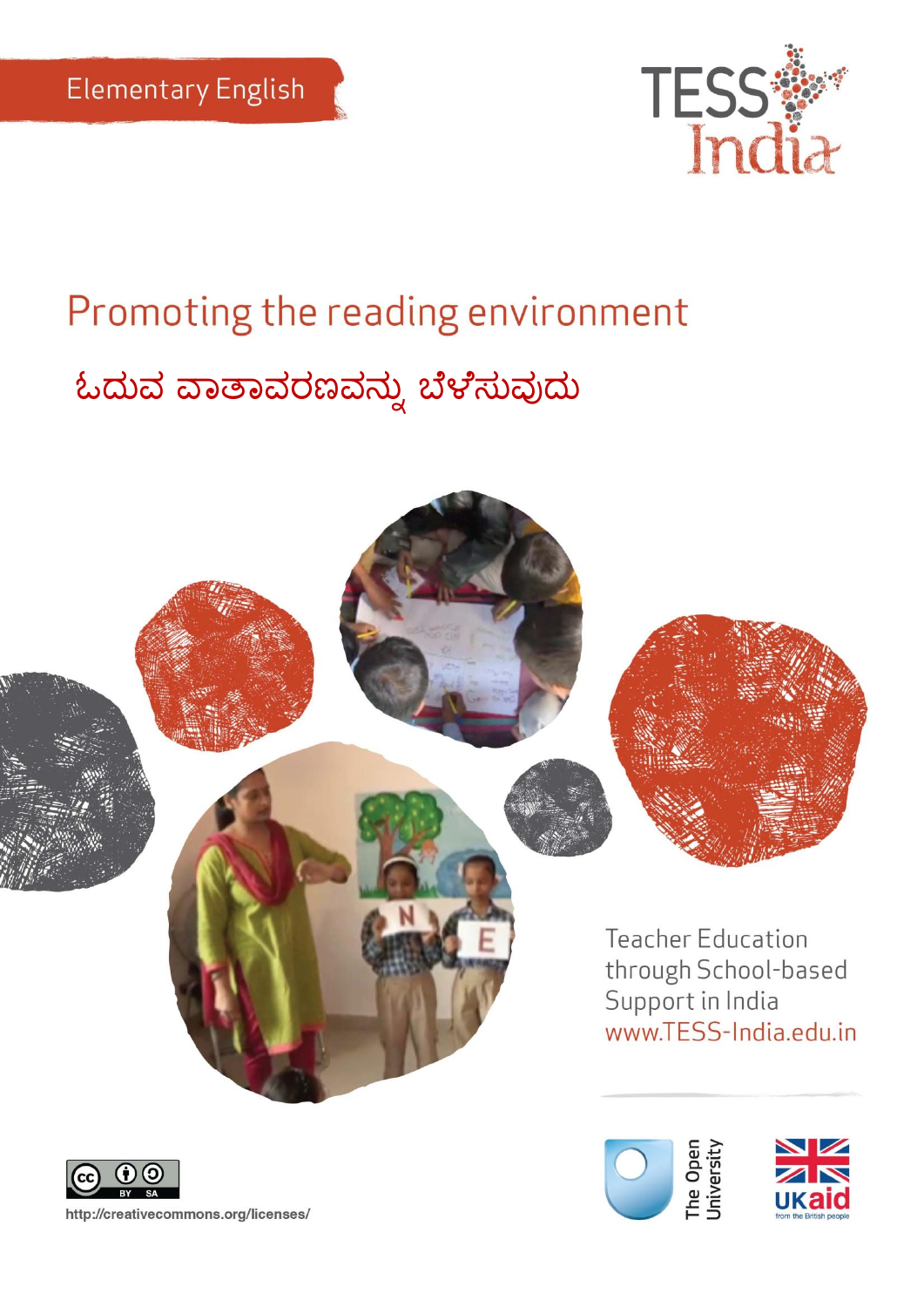ರಾಷ್ಟ್ರೀಯ ಪಠ್ಯಕ್ರಮ ಚೌಕಟ್ಸು (NCF 2005) ಮತ್ತು ಶಿಕ್ಷಕರ ಶಿಕ್ಷಣದ ರಾಷ್ಟ್ರೀಯ ಪಠ್ಯಕ್ರಮ ಚೌಕಟ್ಟು (2009)ಗಳು ಭಾರತದಲ್ಲಿನ ಶಿಕ್ಷಣಕ್ಕಾಗಿ ಮಹಾದಾಸೆಯ ದೃಷ್ಠಿಕೋನವನ್ನು ನೀಡಿವೆ. ಇದರಲ್ಲಿ ಎಲ್ಲಾ ಶಾಲೆಗಳು ಸದೃಢವಾದ ಕಲಿಕಾ ವಾತಾವರಣವನ್ನು ಒದಗಿಸುತ್ತವೆ. ಈ ದೃಷ್ಟಿಕೋನವನ್ನು ಸಾಕಾರಗೊಳಿಸಲು ಶಿಕ್ಷಕರಿಗೆ ಹಾಗೂ ಶಿಕ್ಷಕ ಶಿಕ್ಷಕರಿಗೆ(ತರಬೇತುದಾರರಿಗೆ) ಸಹಾಯ ಹಸ್ತ ನೀಡುವುದೇ ಟೆಸ್–ಇಂಡಿಯಾ OERನ ಮುಖ್ಯ ಉದ್ದೇಶವಾಗಿದೆ. ಈ ಉದ್ದೇಶವನ್ನು ಈಡೇರಿಸಲು ಶಿಕ್ಷಕರನ್ನು 'ವಿದ್ಯಾರ್ಥಿ'ಗಳೆಂದು ಪರಿಗಣಿಸಿ ಅವರು ತಮ್ಮ ವೃತ್ತಿಯಲ್ಲಿ ಅವಶ್ಯಕವಿರುವ ಸಾಧನ ಹಾಗೂ ವಿಧಾನಗಳನ್ನು ಬೆಳೆಸಿಕೊಳ್ಳುವಲ್ಲಿ ನೈಪುಣ್ಯತೆಯನ್ನು ಹೊಂದುವಂತೆ, ಬೋಧನೆಯ ಮತ್ತು ಕಲಿಕೆಯ ವಿಧಾನಗಳಲ್ಲಿ ಸಕ್ರಿಯವಾಗಿ ತೊಡಗಿಸಿಕೊಳ್ಳಲು ಸಹಾಯವಾಗುವಂತೆ ಸಂಪನ್ಮೂಲ ರಚಿಸಲಾಗಿದೆ. OER ಮುಖ್ಯ ಲಕ್ಷಣವೆಂದರೆ ಶಿಕ್ಷಕರು ಘಟಕಗಳನ್ನು, ವೈಯಕ್ತಿಕ ಚಟುವಟಿಕೆಗಳನ್ನು, ಕೇಸ್ ಸ್ಪಡಿಗಳನ್ನು ಬಳಸಿ, ಅವರ ವೃತ್ತಿ ಕೌಶಲ್ಯವನ್ನು ವೃದ್ಧಿಸಿಕೊಂಡು ಅವುಗಳನ್ನು ನೂತನ ಸಂದರ್ಭಗಳಿಗೆ ಮತು ವಿಷಯಗಳಿಗೆ ಅನ್ವಯಿಸುವುದು.

ಎಲ್ಲಾ ವಿಷಯಗಳಿಗೂ ಹಾಗೂ ಎಲ್ಲಾ ಹಂತಗಳಿಗೂ ಅನ್ವಯವಾಗುವ ಈ ಪ್ರಮುಖ ಸಂಪನ್ಮೂಲಗಳು, ಭಾರತದ ಶಿಕ್ಷಣ ನೀತಿ ಮತ್ತು ಟೆಸ್ ಇಂಡಿಯಾ OERನಲ್ಲಿನ ಮಾದರಿಯಂತೆ, ಶಿಕ್ಷಕರಿಗೆ ಶ್ಶೈಕ್ಷಣಿಕ ಕ್ಷೇತ್ರದಲ್ಲಿನ ಪ್ರಮುಖ ವಿಧಾನಗಳ ಬಗ್ಗೆ ಮುಂದುವರಿದ ಪ್ರಾಯೋಗಿಕ ಸಲಹೆಗಳನ್ನು ನೀಡುತ್ತವೆ. ಟೆಸ್-ಇಂಡಿಯಾದ ಪ್ರಾಯೋಗಿಕ ತತ್ವಗಳನ್ನೊಳಗೊಂಡಂತೆ ವಿದ್ಯಾರ್ಥಿಗಳನ್ನು ಸಂಘಟಿಸುವ ವಿಧಾನಗಳು, ಕಲಿಕಾ ಚಟುವಟಿಕೆಗಳು ಮತ್ತು ಶಿಕ್ಷಕ-ವಿದ್ಯಾರ್ಥಿ ಮತ್ತು ವಿದ್ಯಾರ್ಥಿ-ವಿದ್ಯಾರ್ಥಿಗಳ ನಡುವಿನ ಒಡನಾಟವನ್ನು ಏರ್ಪಡಿಸುವ ವಿಧಾನಗಳನ್ನು ಒಳಗೊಂಡಿದೆ. ಶಿಕ್ಷಕರಿಗೆ ಹಾಗೂ ಶಿಕ್ಷಕ ಶಿಕ್ಷಕರಿಗೆ(ತರಬೇತುದಾರರಿಗೆ) ವೆಬ್ಸೈಟ್ ನಲ್ಲಿ ಈ ಪ್ರಮುಖ ಸಂಪನ್ಮೂಲಗಳು ಲಭ್ಯವಿದೆ.

### **ವೀಡಿಯೀ ಸಂಪನ್ಮೂಲಗಳು**

ಟೆಸ್ ಇಂಡಿಯಾದವರು ತಯಾರಿಸಿದ ವೀಡಿಯೋ ಕ್ತಿಪ್ಗಳ ಸಮೂಹವು ತರಗತಿಯಲ್ಲಿನ ಭಾಗವಹಿಸುವಿಕೆಯ ಪ್ರಮುಖ ತಂತ್ರಗಳನ್ನು ವಿವರಿಸುತ್ತವೆ. (ಪ್ರಮುಖ ಸಂಪನ್ಮೂಲಗಳ ವಿಷಯಗಳಿಗೆ ಸರಿಹೊಂದುವಂತೆ) ಶಿಕ್ಷಕರು ಹಾಗೂ ವಿದ್ಯಾರ್ಥಿಗಳು ಭಾಗವಹಿಸುವಿಕೆಯ ಅಭ್ಯಾಸಗಳನ್ನು ಭಾರತೀಯ ತರಗತಿಗಳಲ್ಲಿ ಬಳಸುವುದನ್ನು ಈ ಕ್ಲಿಪ್ ಗಳಲ್ಲಿ ನಾವು ಕಾಣಬಹುದಲ್ಲದೇ, ನಿರ್ದಿಷ್ಟ ಕ್ರಿಯೆಗಳನ್ನು ಹಾಗೂ ನಡತೆಗಳನ್ನು ವೀಕ್ಷಕರು ಗುರುತಿಸಲು ವೀಕ್ಷಕ ವಿವರಣೆಯನ್ನು ಕೇಳಬಹುದು. ಈ ವೀಡಿಯೋ ಕ್ಲಿಪ್1ಳನ್ನು ಹಿಂದಿ ತರಗತಿಗಳಲ್ಲಿ ಚಿತ್ರೀಕರಿಸಿದ್ದು, ವಿವಿಧ ರಾಜ್ಯಗಳಿಗೆ ಅನುಗುಣವಾಗಿ ವೀಕ್ಷಕ ವಿವರಣೆಯನ್ನು ಭಾಷಾಂತರಿಸಲಾಗಿದೆ. ಈ ವೀಡಿಯೋ ಕ್ತಿಪ್ಗಳಿಗೆ ಲಿಂಕ್ಗಳನ್ನು ವೀಡಿಯೋ ಚಿತ್ರದ ಮೂಲಕ OERಗಳಲ್ಲಿ ನಿರ್ದಿಷ್ಟ ಸ್ಥಳಗಳಲ್ಲಿ ತೋರಿಸಿದ್ದು, ಅಂತರ್ಜಾಲದ ಮೂಲಕ ಬಳಕೆದಾರರು ಇದನ್ನು ಬಳಸಬಹುದಾಗಿದೆ. ಈ ವೀಡಿಯೋ ಕ್ಲಿಪ್ಗಳನ್ನು ಟ್ಯಾಬ್ಲೆಟ್, ಪಿಸಿ, ಡಿ.ವಿ.ಡಿ, ಮೊಬೈಲ್ ಫೋನ್ಗಳಲ್ಲಿ ಹಾಗೂ ಎಸ್.ಡಿ ಕಾರ್ಡ್ ಮೂಲಕ ಬಳಸಲು ಬಳಕೆದಾರರು ಇವುಗಳನ್ನು ಡೌನ್ಲೋಡ್ ಮಾಡಬಹುದಾಗಿದೆ. [\(http://www.tess-india.edu.in/\)](http://www.tess-india.edu.in/)

*Version 2.0 EE08TESSKNv1*

*Except for third party materials and otherwise stated, this content is made available under a Creative Commons Attribution-ShareAlike licence:<http://creativecommons.org/licenses/by-sa/3.0/>*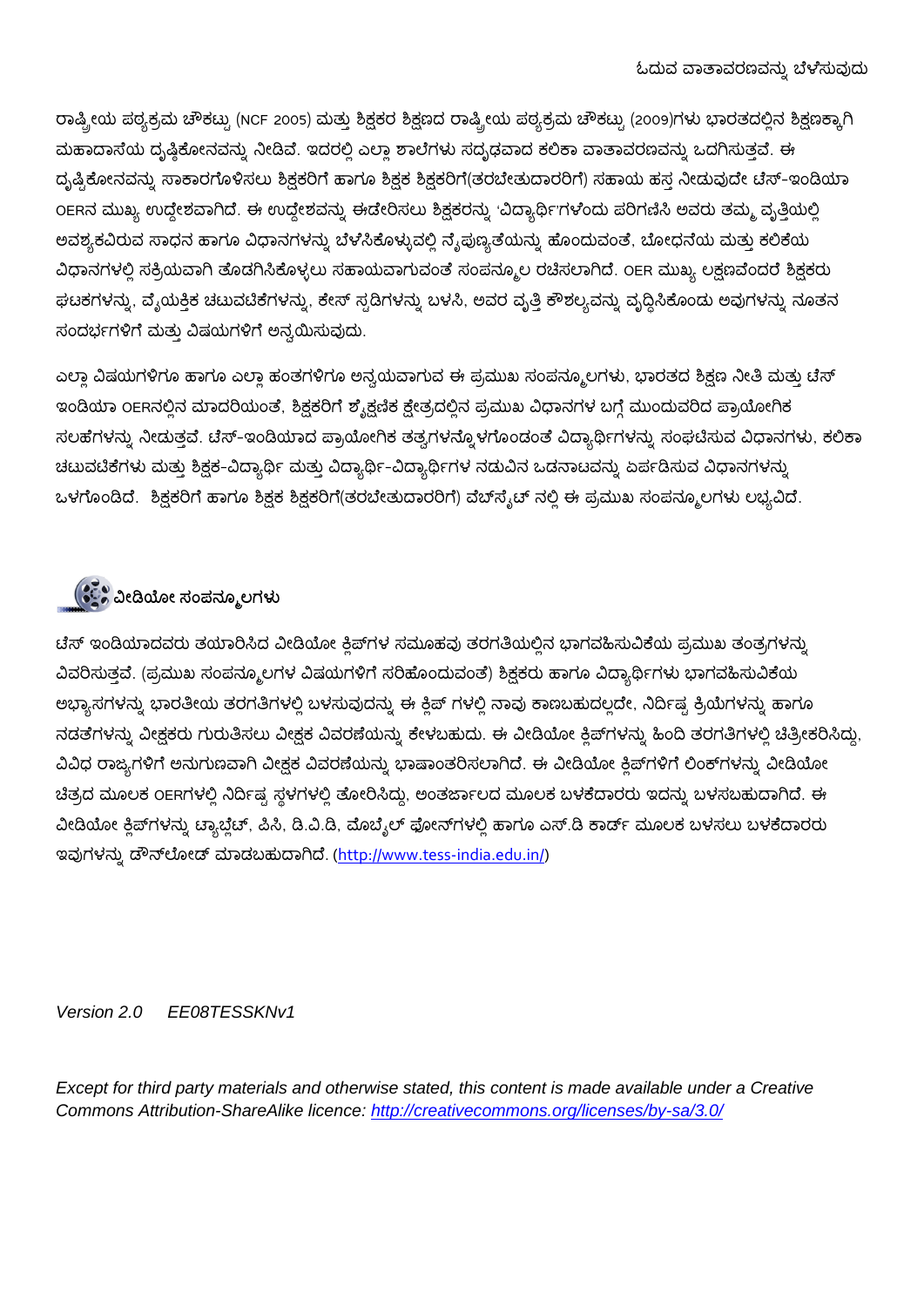# What this unit is about

In this unit the focus is on reading for pleasure. If students associate reading in English only with language drills and tests, they are not likely to learn much English beyond what is required. But if they learn to associate reading in English with enjoyment, they are more likely to become voluntary lifelong readers.

Your students will be learning to read in English and Kannada. The ideas and methods discussed are relevant to reading in any language. So as you read through this unit, think about how you could try out the activities for pleasurable reading in Kannada and local languages, as well as in English. Think too about how the strategies discussed would be effective with students of different abilities in your class.

### **ಈ ಘಟಕದಲ್ಲಿಏನಿದೆ?**

ಆನಂದಕ್ಕಾಗಿ ಓದುವುದು ಈ ಘಟಕದ ಕೇಂದ್ರವಸ್ತುವಾಗಿದೆ. ವಿದ್ಯಾರ್ಥಿಗಳು ಕೇವಲ ಭಾಷಾ ಅಭ್ಯಾಸಗಳು ಮತ್ತು ಪರೀಕ್ಷೆಗಳಿಗಾಗಿ ಇಂಗ್ಲಿಷ್ ಓದಿದರೆ, ಅಗತ್ಯವಿದ್ದಷ್ಟಕ್ಕಿಂತ ಹೆಚ್ಚಾಗಿ ಅವರು ಏನನ್ನೂ ಕಲಿಯಲಾರರು. ಆದರೆ, ಇಂಗ್ಲೀಷನ್ನು ಸಂತಸದಿಂದ ಓದುವುದನ್ನು ಕಲಿತಲ್ಲಿ, ಸ್ವಯಂಪ್ರೇರಿತರಾಗಿ ಜೀವನಪರ್ಯಂತ ಓದುವವರಾಗಬಹುದು.

ನಿಮ್ಮ ವಿದ್ಯಾರ್ಥಿಗಳು ಇಂಗ್ಲಿಷ್ ಮತ್ತು ಕನ್ನಡ ಓದಲು ಕಲಿಯಲಿದ್ದಾರೆ. ಇಲ್ಲಿ ಚರ್ಚಿಸಲ್ಪಟ್ಟಿರುವ ವಿಚಾರಗಳು, ವಿಧಾನಗಳು ಯಾವುದೇ ಭಾಷ ಓದುವಿಕೆಗೆ ಸೂಕ್ತವಾಗಿದೆ. ಆದ್ದರಿಂದ, ನೀವು ಈ ಘಟಕವನ್ನು ಓದುತ್ತ ಸಾಗಿದಂತೆ ಇಂಗ್ಲಿಷ್ ಮಾತ್ರವಲ್ಲದೇ, ಕನ್ನಡ ಮತ್ತಿತರ ಹ್ರಾದೇಶಿಕ/ಸ್ಥಳೀಯ ಭಾಷೆಗಳನ್ನು ಆನಂದದಿಂದ ಓದಲು ಈ ಚಟುವಟಿಕೆಗಳನ್ನು ಹೇಗೆ ಅಳವಡಿಸಬಹುದೆಂದು ಆಲೋಚಿಸಿ. ಜೊತೆಗೆ ನಿಮ್ಮ ತರಗತಿಯಲ್ಲಿ ಇರಬಹುದಾದ ವಿಭಿನ್ನ ಸಾಮರ್ಥ್ಯದ ಮಕ್ಕಳಿಗೂ ಈ ಮಾತುಗಳು ಹೇಗೆ ಪರಿಣಾಮಕಾರಿಯಾಗಬಹುದೆಂದು ಆಲೋಚಿಸಿ.

# What you can learn in this unit

- To promote reading for pleasure in English.
- To develop a class library.
- To be a reading role model to students.

**ಈ ಘಟಕದಂದ ನಿೀವೆೀನ್ು ಕಲ್ಲಯಬಹುದು**.

- ಇಂಗ್ಲಿಷನ್ನು ಆನಂದಕ್ಕಾಗಿ ಓದಲು ಪ್ರೋತ್ಸಾಹಿಸುವುದು.
- ತರಗತಿಯ ಗ್ರಂಥಾಲಯವೊಂದನ್ನು ಅಭಿವೃದ್ಧಿಪಡಿಸುವುದು.
- ವಿದ್ಯಾರ್ಥಿಗಳಿಗೆ ಓದುವುದಕ್ಕೆ ಸಂಬಂಧಿಸಿದಂತೆ ಮಾದರಿ ವ್ಯಕ್ತಿಯಾಗುವುದು.

# 1 Providing a reading environment

Start by thinking about actions you already take to promote reading for pleasure.

#### **Activity 1: Motivating your students to read**

Whatever level of reading skills your students might have, it is good practice to provide them with daily opportunities to experience reading pleasurably. It is important that students are motivated by a genuine desire or need to read. Here are five key actions you can take:

1. Show the students that you are a reader yourself. Talk about what you like to read and share suitable examples with them.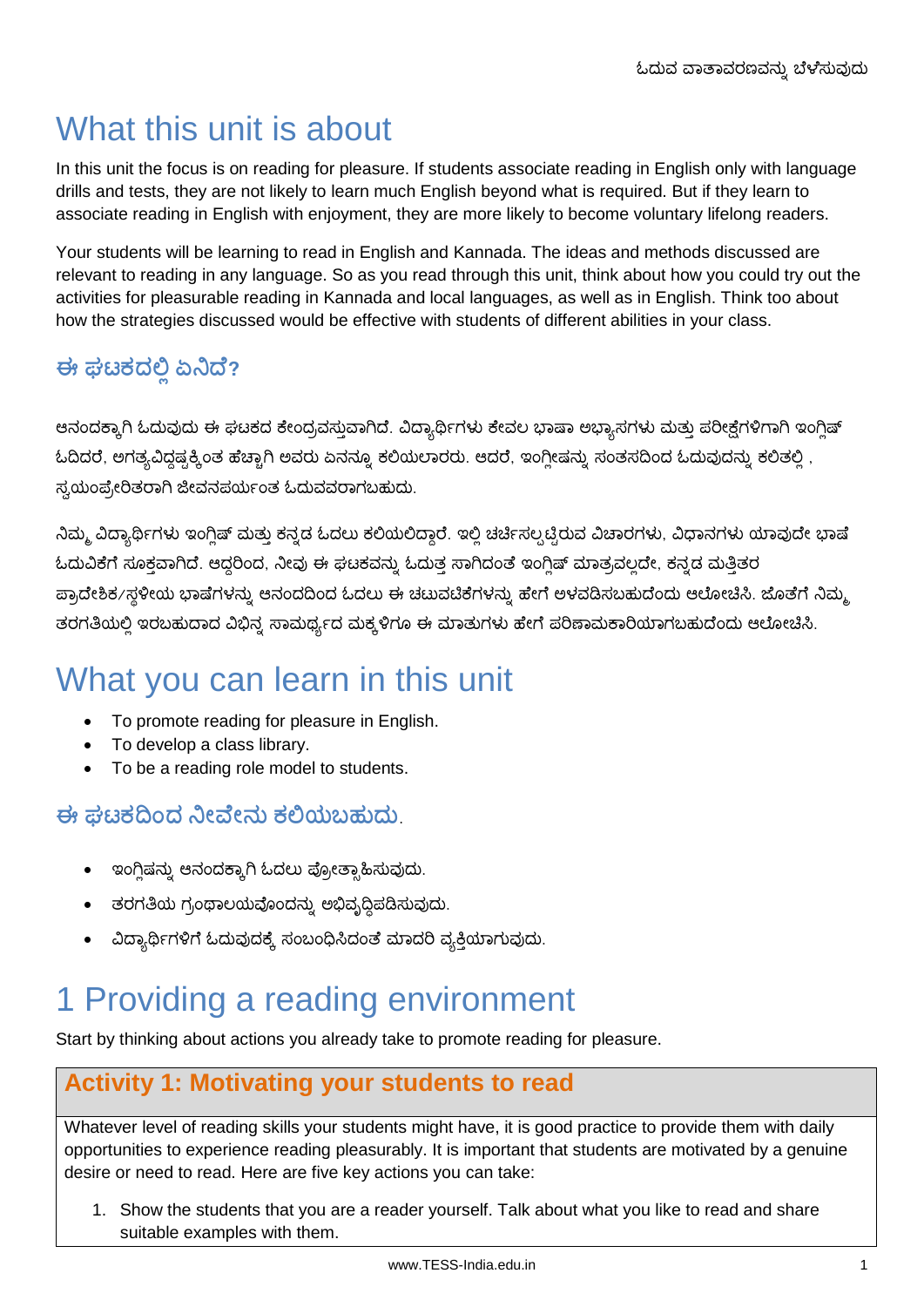- 2. Create a reading environment in your classroom with a book corner.
- 3. Make time to read aloud in class just for pleasure, not for teaching language skills and tests.
- 4. Talk to your students about what they do and don't like to read.
- 5. Make time for quiet independent reading in your classroom.

Review these five points.

- Which ones do you feel you already do?
- Which ones do you feel you could do more, in your classroom?
- How much change would you need to make in order to develop these points?
- Maybe you already do these activities for reading in Kannada. How could you do these activities for English reading?

Decide which activity you will try to develop with your class over the next month. Perhaps talk to another teacher and ask them to join you in making this change in your classroom. Discussing your experiences with another teacher will help you to keep motivated and to think about the impact of your change on the learning in your classroom. The readings, case studies and activities in this unit are designed to help you get started.

In Case Study 1, a teacher tries to make some changes to encourage reading in his classroom.

### **Case Study 1: Mr Shankar reflects on his role**

#### *Mr Shankar teaches Class V in a government school.*

In the school where I teach, students come from families with no formal schooling. I am not that confident in English, so I was sticking closely to the textbook. I am actually a keen reader, but in my own language. I like to read newspapers and magazines, and sometimes a bit of poetry. But I was not getting it across to my students about the joys of reading. My students associated reading only with testing – in English and in Kannada.

Bhaskar is one of my students. He is a very good football player and an ardent fan of David Beckham, but he has very limited reading skills. During the reading period he would do everything but read.

I thought hard about this. What could I provide that he would want to read? I got some football magazines and the sport sections of newspapers. I put them on the shelf, open. When Bhaskar saw this, he was so excited that he immediately picked up the magazine and started reading. After a few days I observed him reading the newspaper with some other students and checking out the weather. When I pointed out that they could find some English words in the magazines and in the newspapers, they began to hunt for these words.

As a teacher, I did not fully understand the critical role I could play in influencing my students' attitude towards voluntary reading. Now I try to show my students that I am a reader. I often tell them what I have been reading at home. Sometimes this is something in the newspaper or in a magazine, or even something I saw on an advertisement or billboard. Now I try to start little conversations with students about reading and find out what they like to read.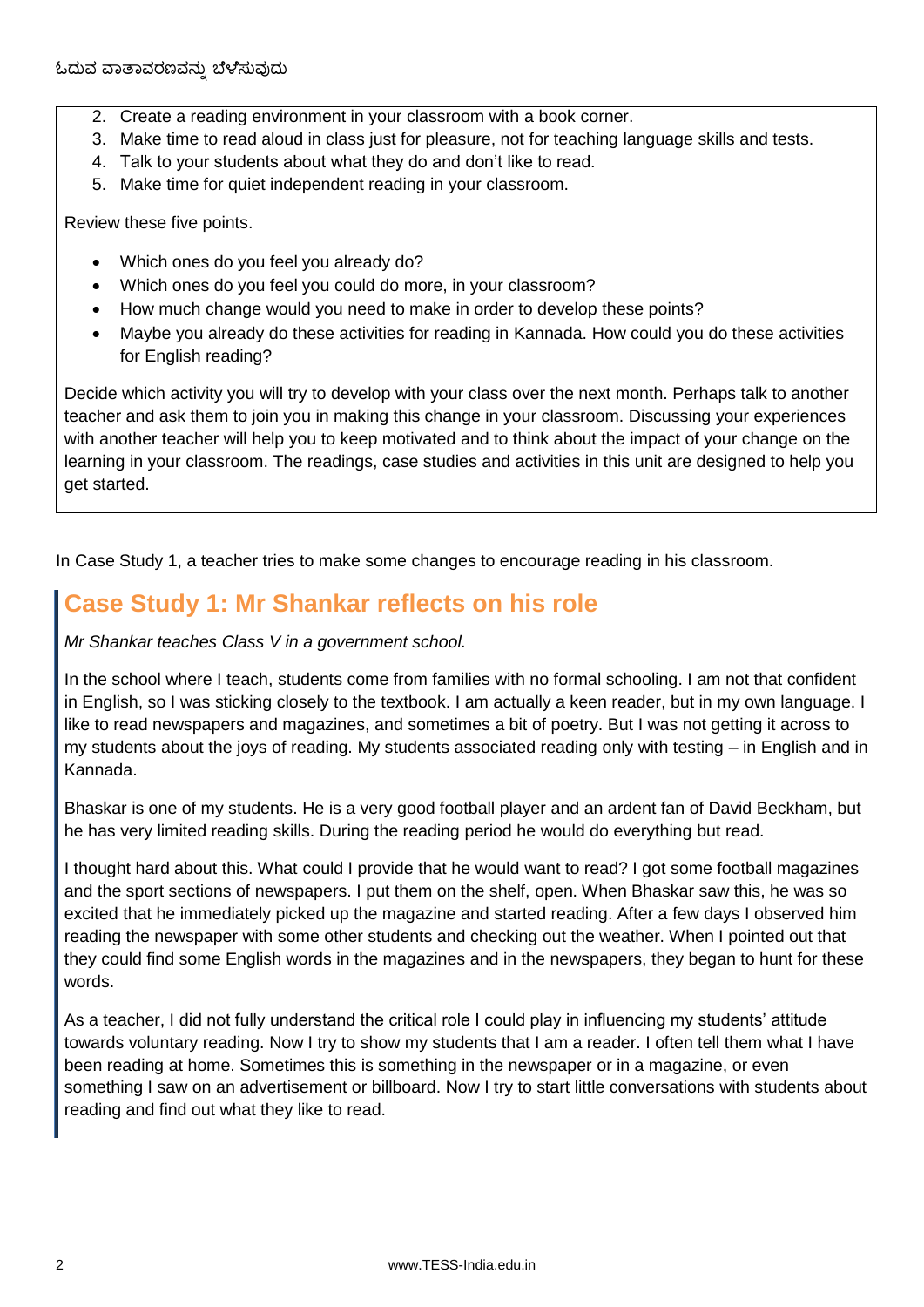

### **Pause for thought**

- Do you think it is appropriate to provide sports magazines and newspapers as reading materials in the classroom? Why, or why not?
- What do you like to read yourself in English or in any language? Poetry, novels, biographies, newspapers, information books – or something else?
- What do you think your students enjoy reading for themselves, in English or in any language?
- Do you have any of the texts that you or your students like to read in your classroom? Why, or why not?

ಚಿಂತನೆಗೊಂದು ಕ್ಷಣ:

- ತರಗತಿಯಲ್ಲಿ ಓದುವ ಸಾಮಗ್ರಿಗಳಾಗಿ, ಕ್ರೀಡಾ ನಿಯತಕಾಲಿಕೆಗಳನ್ನು ಮತ್ತು ವೃತ್ತಪತ್ರಿಕೆಗಳನ್ನು ಒದಗಿಸುವುದು ಸರಿ ಎನಿಸುತದೆಯೇ? ಏಕೆ, ಅಥವಾ ಏಕಿಲ?
- $\bullet$  ಇಂಗ್ಲಿಷ್ ಅಥವಾ ಇನ್ನಾವುದೇ ಭಾಷೆಯಲ್ಲಿ ನೀವು ಓದಲು ಇಚ್ಚಿಸುವುದು ಏನನ್ನು? ಪದ್ಯ, ಕಥೆಪುಸ್ತಕ, ಜೀವನಚರಿತ್ರೆ, ವೃತ್ತಪತ್ರಿಕೆಗಳು, ಮಾಹಿತಿ ಪುಸ್ತಕಗಳು ಅಥವಾ ಇನ್ನಾವುದಾದರೂ?
- $\bullet$  ಇಂಗ್ಲಿಷ್ ಅಥವಾ ಮತ್ತಾವುದೇ ಭಾಷೆಯಲ್ಲಿ ನಿಮ್ಮ ವಿದ್ಯಾರ್ಥಿಗಳು ಏನನ್ನು ಓದುವುದನ್ನು ಆನಂದಿಸುತ್ತಾರೆ?
- $\bullet$  ನೀವು ಅಥವಾ ನಿಮ್ಮ ವಿದ್ಯಾರ್ಥಿಗಳು ಓದಲು ಇಷ್ಟಪಡುವ ಯಾವುದಾದರೂ ಪುಸ್ತಕಗಳು ನಿಮ್ಮ ತರಗತಿಯಲ್ಲಿವೆಯೇ? ಏಕೆ? ಅಥವಾ ಏಕಿಲ್ಲ?

# 2 Making a book area

In Case Study 2, a teacher takes steps to improve the classroom reading environment.

### **Case Study 2: Mrs Shanta makes a book area**

*Mrs Shanta is a primary school teacher of Class V in a co-educational government school.* 

Most of the students in my class don't have any books at home. Although my students had the opportunity to borrow books from the school library once a week during the library period, they were not very interested in reading.

I examined my classroom. It had very few books for my students to read. Moreover, because these few books were kept inside a cupboard, they were often not visible. I decided to try making some changes.

First I increased the number of books in the classroom. I asked my colleagues for any surplus books. I decided to spend all my annual allowance for purchasing teaching and learning materials on books. I bought many interesting, inexpensive books from the National Book Trust and Children's Book Trust. With the help of my students, I also made some story books using notebooks and magazine pictures.

While selecting and making the books, I tried to make them appealing to my students. I included picture books, easy-to-read books for early readers, fables and folk tales, information books, jokes and riddle books, poetry books, comics (including Spiderman), books on sports, and books on making things. I also borrowed children's magazines from the school library. I avoided preachy, 'moral' stories, since from experience I knew they put off students. However, I did take care to choose some stories that convey important messages. For example, there is a Children's Book Trust's publication about the problems of a tribal boy on his first few days at school due to the insensitivity of other students and the teacher, and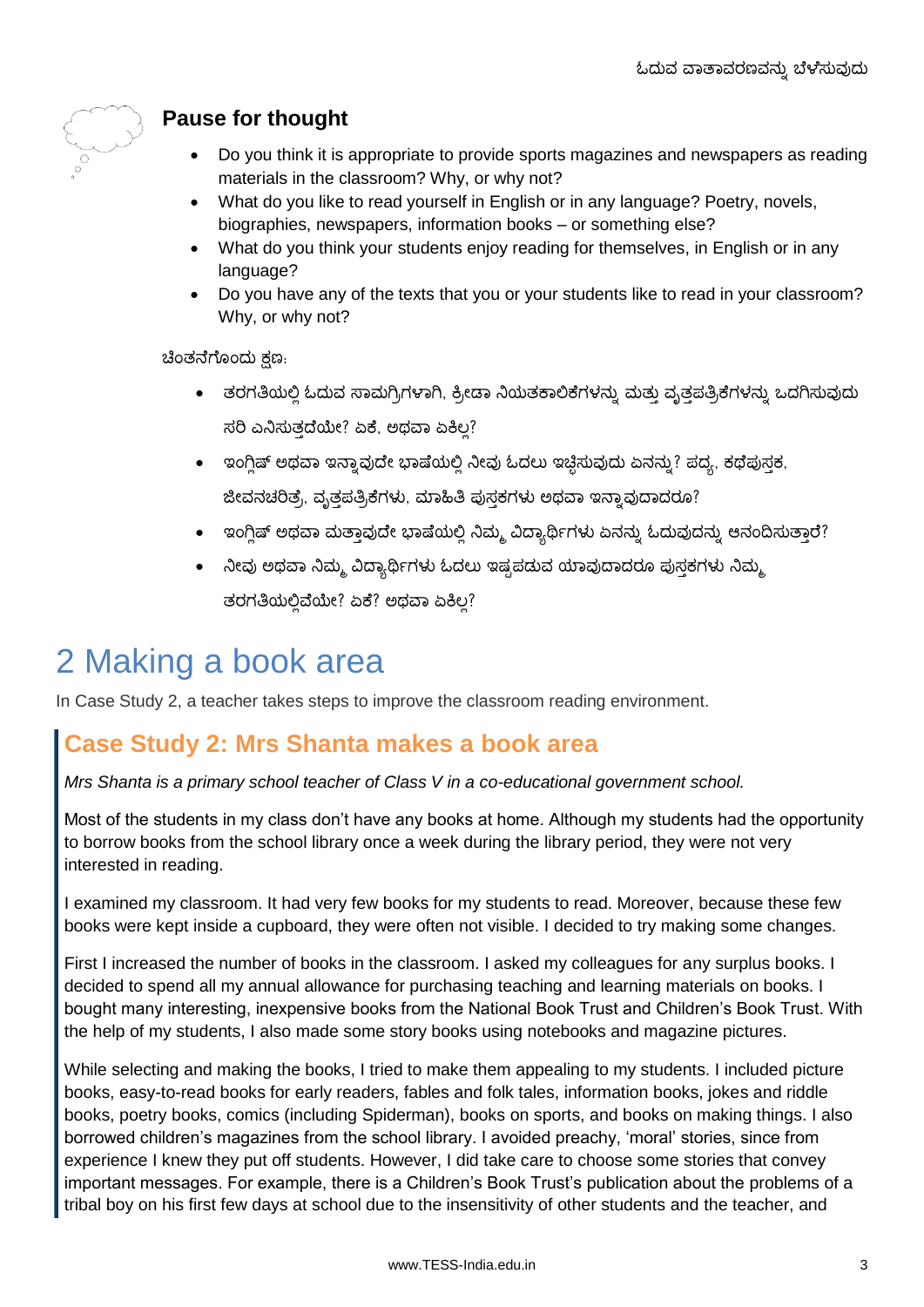another book about a student being bullied for stammering.

ಉಪದೇಶ ಮಾಡುವಂತಹ ನೀತಿ ಕಥೆಗಳನ್ನು ನಾನು ಆದಷ್ಟು ದೂರವಿಡುತ್ತಿದ್ದೆ, ಏಕೆಂದರೆ ಮಕ್ಕಳು ಅವುಗಳಿಂದ ಆಕರ್ಷಿತರಾಗದಿರಬಹುದು. ಆದರೆ, ಮುಖ್ಯ ಸಂದೇಶಗಳನ್ನು ನೀಡುವ ಕೆಲವು ಕಥೆಗಳನ್ನು ಆಯ್ಕೆ ಮಾಡಿಕೊಂಡೆ. ಉದಾಹರಣೆಗೆ; ಇತರ ವಿದ್ಯಾರ್ಥಿಗಳು ಹಾಗೂ ಶಿಕ್ಷಕರು ಸಂವೇದನಶೀಲರಾಗಿಲ್ಲದ ಕಾರಣದಿಂದ, ಬುಡಕಟ್ಟಿಗೆ ಸೇರಿದ ವಿದ್ಯಾರ್ಥಿಯು ತನ್ನ ಶಾಲೆಯ ಮೊದಲ ದಿನಗಳಲ್ಲಿ ಎದುರಿಸಬೇಕಾದ ಸಮಸ್ಯೆಗಳ ಕುರಿತು Children's Book Trustನ ಪ್ರಕಟಣೆ ಮತ್ತು ಉಗ್ಗುವಿಕೆಗಾಗಿ/ತೊದಲುವಿಕೆಗಾಗಿ, ಇತರರ ಪೀಡನೆಗೆ ಒಳಗಾದ ವಿದ್ಯಾರ್ಥಿ ಕುರಿತ ಒಂದು ಪುಸ್ತಕ ಆಯ್ಕೆ ಮಾಡಿದ್ದೇನೆ.

My next task was to create a 'mini-library' in the corner in my classroom, with shelves and a reading area. I asked my students' advice as to where this might be. Initially they felt that the room was too small to accommodate this, but when we rearranged all the furniture we were surprised that everything could fit in.

I placed a mat in the library corner because most of the students found it more comfortable to read while sitting on the floor. I obtained some attractive posters, free from book sellers, to encourage reading. A chair provided a place for me or one of the students to read aloud to the other students (Figure 1).



**Figure 1** Mrs Shanta's class library.

The students referred to the corner as a special place. The book corner gave them the message that books are so valued that space should be taken from the rest of classroom to make room for them. The students asked for more time to use the corner and permission to eat while reading the books.



#### **Pause for thought**

- What were the sources of reading materials for Mrs Shanta's class library?
- Do you have access to any of these sources?
- Do you think it is appropriate to let students eat while reading? Why, or why not?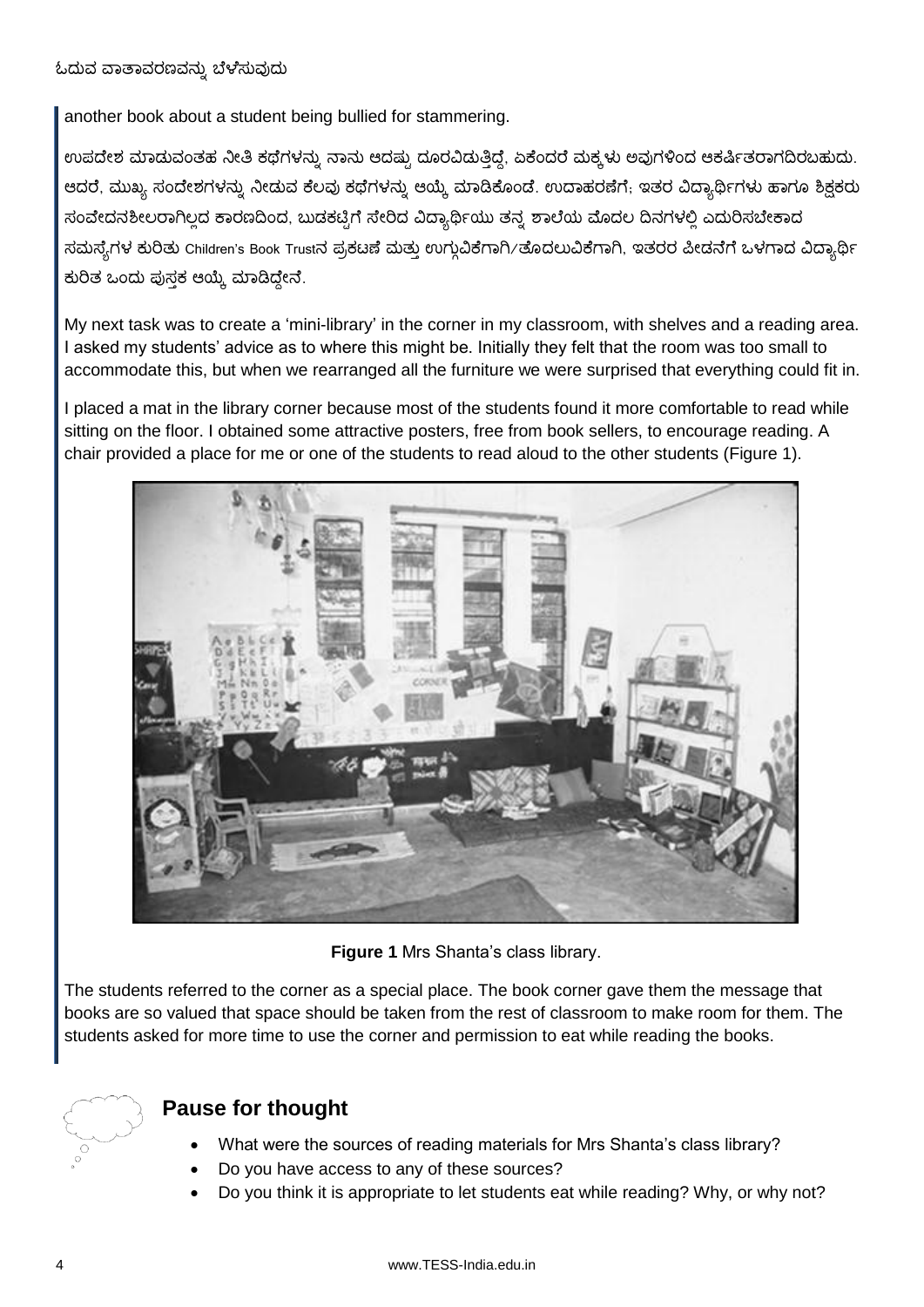### **Activity 2: Look around your classroom – a planning activity**

Look around your classroom and think about how you could arrange the space and furniture to make a small class library in a corner, as in Figure 2. Make a list of:

- books you can get from the local library
- books you can make
- magazines or newspapers you can get from other teachers, friends and family
- posters about books
- any other reading materials.



**Figure 2** An example of a class book area.

Talk to other teachers about how you could work together to create shared resources for reading.

See Resource 1, 'Involving all', to learn more about developing resources for a range of interests and abilities.

# 3 The students' reading

Now try the following activities.

#### **Activity 3: Talk to your students about reading**

First, do Activity 2 and make a list of books or other reading materials that you could collect in order to start a class 'mini-library'.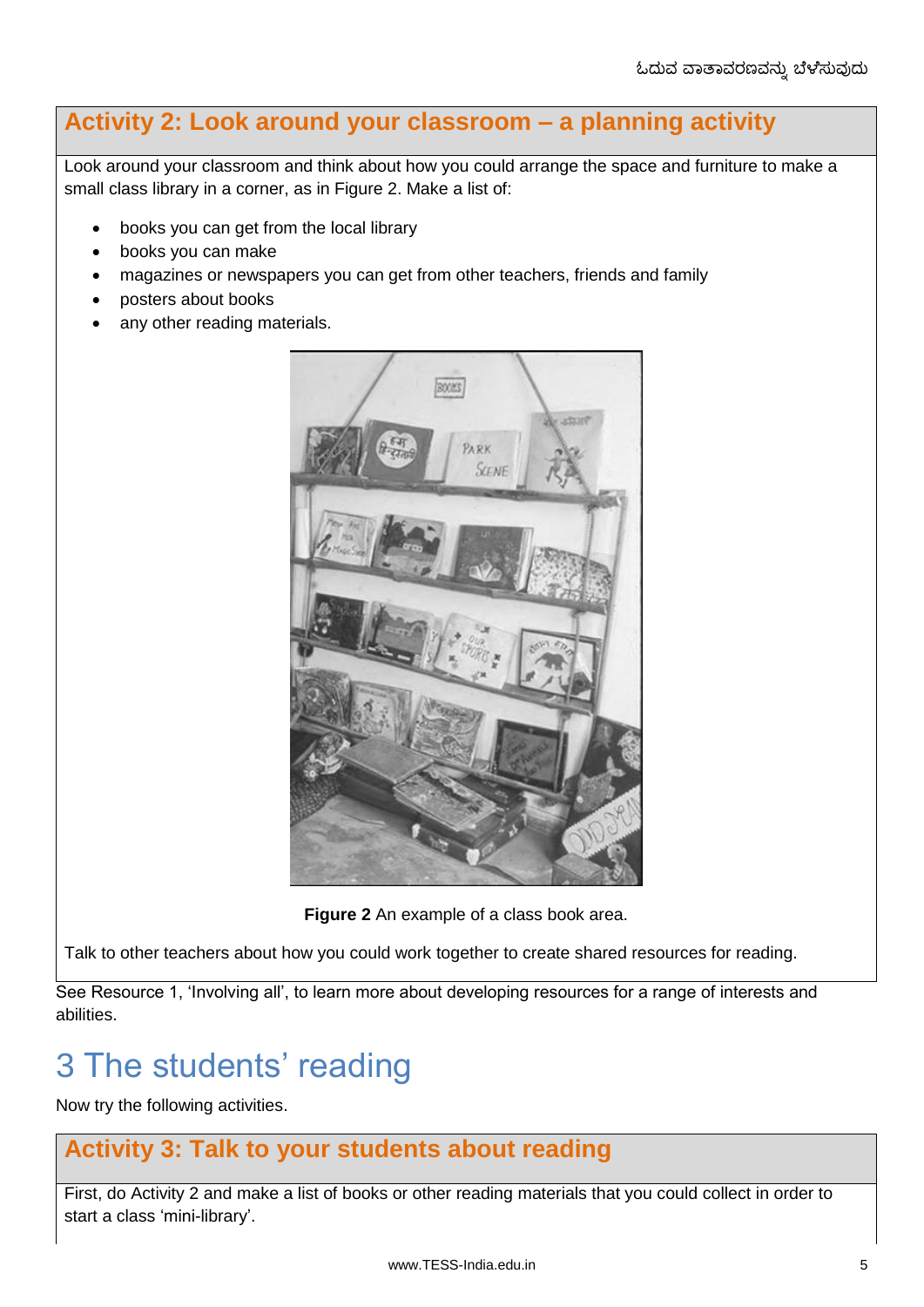In the lesson, tell your students that you want to make a book area in the classroom. Write the following questions on the board:

- What books have you read?
- Which ones did you like, and why?
- What kinds of book would you like to read?
- Are there other things you would like to read, maybe on a computer?

Divide the students into pairs and get them to ask each other the questions that you have written on the board. Give them a few minutes to do this and then bring the class back together. Ask for their answers to the questions and write their ideas on the board.

After the lesson, consolidate their ideas. Compare their ideas to your own list. Do their ideas match yours? What did you find out?

How can this kind of information help you tailor the support you can give to individual students as readers?

Over the next few weeks, assemble your small selection of reading materials.

Will you have rules for the 'library'? Will you tell parents about the library? Could you ask them to help? Perhaps you could ask your students to plan a small ceremony for the opening of your book area.

You can use a reading corner in a variety of ways. By choosing a range of reading materials you can cater to diverse tastes and needs of students. For example, a gifted student may find it interesting to read challenging texts that she otherwise may not have access to. Similarly, being able to read texts suited to their reading levels will build up the confidence of students who have reading problems. With the help of colleagues and older students you could also prepare worksheets to supplement their reading.

A reading corner will also help you with classroom management. If you have a large class or teach a multigrade class, one group can be assigned independent reading at the corner while you work with others, and vice versa. Of course it will take some time for students to work independently in a disciplined manner if they are not used to it. But with firm rules and initial guidance, they can be taught to do so.



**Video: Involving all**

**<http://tinyurl.com/video-involvingall>**

The next activity is about reading aloud.

You will know how much students love to imitate their teacher. What you do and say, they will do and say. When you read aloud, you are a model for the enjoyment of reading. Reading aloud, and having students read aloud, will help you and your students improve your pronunciation of English.

### **Activity 4: Reading aloud with expression**

Choose a short story or a poem in English that you know well and that you think your students will enjoy. It does not need to be from the textbook. Read the story or the poem aloud to the class.

Then invite a student to read the story to the rest of the class (Figure 3). Let the student hold the book and pretend to be the teacher. The student may have memorised some or all of the text, but this is fine – let the student imitate the way you read with expression and enthusiasm. Sit with the other students and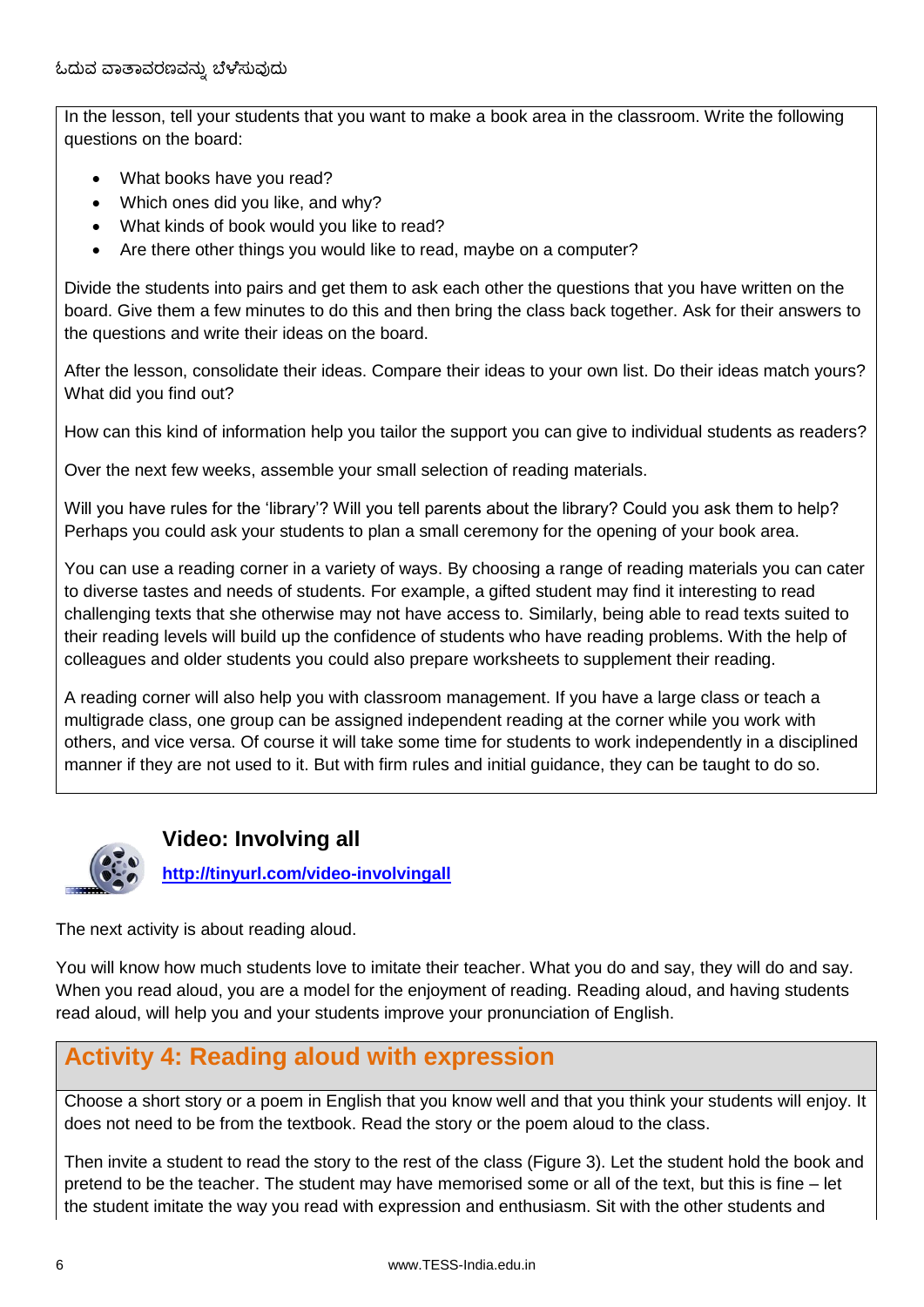

show them how to be a good listener. Join in if there are choral parts to the reading.

**Figure 3** A student reads a story to other students and the teacher.

You must avoid attaching any language drills to this reading aloud activity. Simply focus on the pleasure and enjoyment of reading.

When you let students read aloud to the class, with you in the audience, you can observe reading skills and behaviours. Do students handle books carefully? Are they reading or repeating from memory, or a bit of both? Are the other students listening and responding?

#### **ಚಟುಟಿಕೆ – 4: ಸಮಕತ ಮುಖಭದೆಮಂದಗೆ ಗಟಿಿಯಗಿ ಓದುುದು**

ನಿಮಗೆ ಚೆನ್ನಾಗಿ ಗೊತ್ತಿರುವ ಮತ್ತು ನಿಮ್ಮ ವಿದ್ಯಾರ್ಥಿಗಳು ಆನಂದ ಪಡುತ್ತಾರೆ ಎಂದೆನಿಸುವ ಇಂಗ್ಲಿಷ್ ಭಾಷೆಯ ಸಣ್ಣ ಕಥೆ ಅಥವಾ ಪದ್ಯವೊಂದನ್ನು ಆಯ್ಕೆ ಮಾಡಿ. ಇದು ಪಠ್ಯಪುಸ್ತಕದಿಂದ ಆರಿಸಿದ್ದೇ ಆಗಿರಬೇಕಾಗಿಲ್ಲ. ತರಗತಿಯಲ್ಲಿ ಕಥೆ ಅಥವಾ ಪದ್ಯವನ್ನು ಗಟ್ಟಿಯಾಗಿ ಓದಿ. ನಂತರ ತರಗತಿಯ ಉಳಿದ ವಿದ್ಯಾರ್ಥಿಗಳ ಮುಂದೆ ಓದಲು ಒಬ್ಬ ವಿದ್ಯಾರ್ಥಿಯನ್ನು ಕರೆಯಿರಿ. ವಿದ್ಯಾರ್ಥಿಯು ಪುಸ್ತಕ ಹಿಡಿದು ಶಿಕ್ಷಕನಂತೆ ನಟಿಸಲಿ. ಪಠ್ಯದ ಎಲ್ಲ ಭಾಗವನ್ನಾಗಲಿ, ಕೆಲವು ಭಾಗವನ್ನಾಗಲಿ ಕಂಠಪಾಠ ಮಾಡಿರಬಹುದು, ಆದರೂ ಪರವಾಗಿಲ್ಲ. ವಿದ್ಯಾರ್ಥಿಯು ಮುಖಭಾವ (ಭಾವಾಭಿನಯ) ಮತ್ತು ಉತ್ಸಾಹದೊಂದಿಗೆ ನೀವು ಓದುವುದನ್ನು ಅನುಕರಿಸಲಿ. ಇತರ ವಿದ್ಯಾರ್ಥಿಗಳೊಂದಿಗೆ ಕುಳಿತು ಉತ್ತಮ ಆಲಿಸುವವರಾಗುವುದು ಹೇಗೆಂದು ತೋರಿಸಿ. ಓದುವಾಗ ಸಮೂಹದಲ್ಲಿ ಒಟ್ಟಿಗೆ ಹೇಳಬೇಕಾದ ಭಾಗಗಳಿದ್ದರೆ ಸೇರಿಕೊಳ್ಳಿ. ಈ ರೀತಿಯ ಗಟ್ಟಿಯಾಗಿ ಓದುವ ಚಟುವಟಿಕೆಗೆ ಯಾವ ಭಾಷಾ ಅಭ್ಯಾಸಗಳನ್ನು ಅಳವಡಿಸಬೇಡಿ. ಕೇವಲ ಓದುವಿಕೆಯ ಆನಂದದ ಮೇಲೆಯೇ ಗಮನ ಕೇಂದ್ರೀಕರಿಸಿ.

ನೀವು ಆಲಿಸುವವರಾಗಿ ಕುಳಿತು ವಿದ್ಯಾರ್ಥಿಗಳಿಗೆ ಗಟ್ಟಿಯಾಗಿ ಓದಲು ತಿಳಿಸಿದಾಗ (ಅವಕಾಶ ನೀಡಿದಾಗ) ಓದುವ ಕೌಶಲಗಳನ್ನೂ, ವರ್ತನೆಗಳನ್ನು ವೀಕ್ಷಿಸಬಹುದು-ವಿದ್ಯಾರ್ಥಿಗಳು ಪುಸ್ತಕಗಳನ್ನು ಸರಿಯಾಗಿ ಬಳಸುತ್ತಾರಾ? ಓದುತ್ತಿದ್ದಾರೆಯೇ? ಅಥವಾ ನೆನಪಿನಿಂದ ಪುನರುಚ್ಚರಿಸುತ್ತಾರೆಯೇ? ಅಥವಾ ಎರಡನ್ನೂ ಸ್ವಲ್ಪ ಸ್ವಲ್ಪ ಮಾಡುತ್ತಾರಾ? ಇತರ ವಿದ್ಯಾರ್ಥಿಗಳು ಆಲಿಸಿ ಪ್ರತಿವರ್ತನೆ ತೋರುತ್ತಿದ್ದಾರೆಯೇ?

# 4 Creating books of the students' words and pictures

Now try the following activity.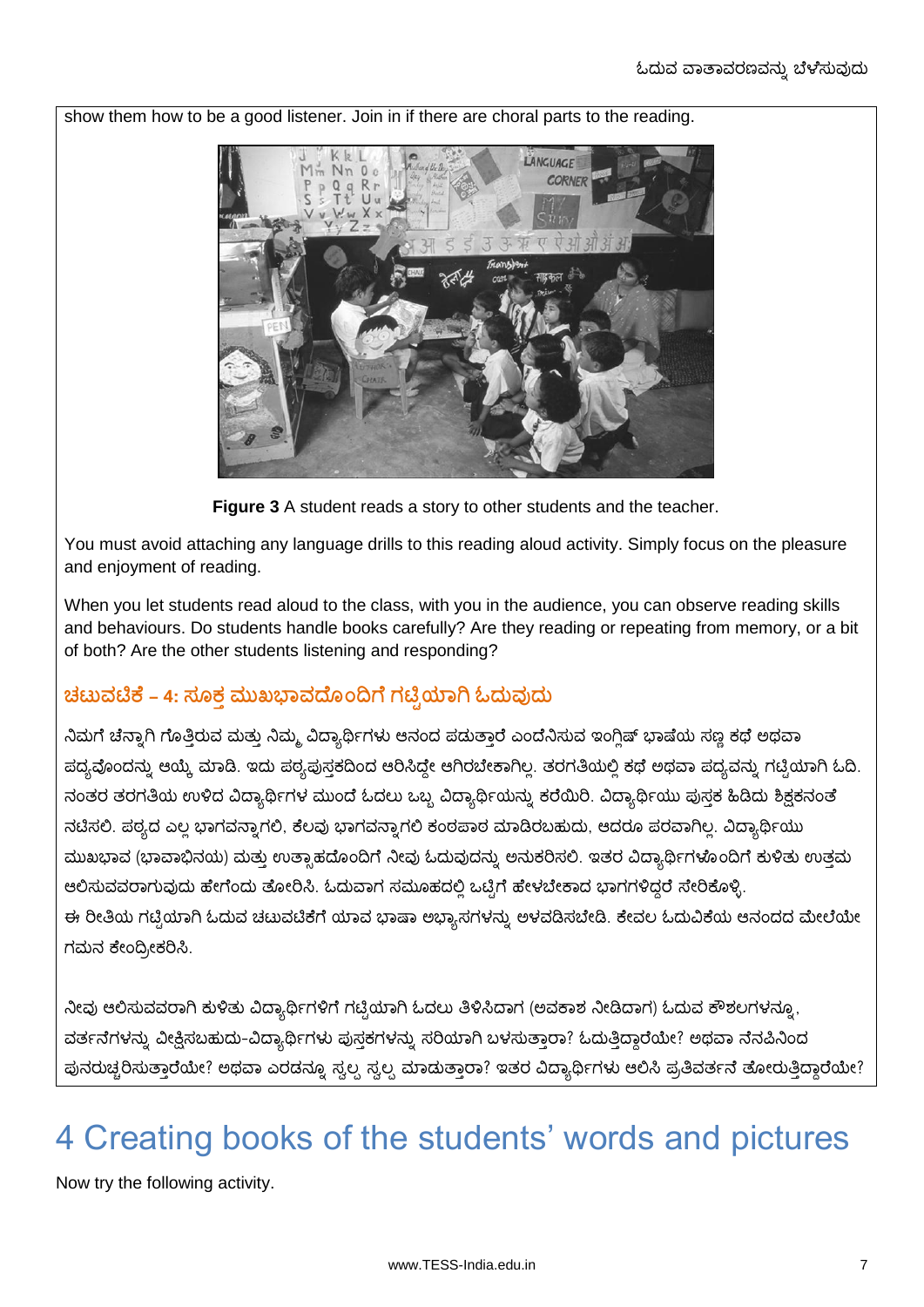### **Activity 5: Creating books of students' words and pictures**

This activity is suitable for Classes I–IV, but you can adapt it for older classes.

Create books using students' own words. If you have a large class, you can make a big book over several days or a week. Alternatively, you can make a book for each student.

- 1. You will need magazine pictures to cut out or the students' own drawings, as well as paste, paper and pens.
- 2. Tell the students they are going to make a book in English.
- 3. Ask students to think about their favourite word in Kannada or their home language. They can share their word with a friend. Ask them to draw a picture of their word, or cut out a picture from a magazine and paste it onto a piece of paper.
- 4. Write their favourite words in Kannada and in English on the board. Practise saying the words in English together, referring to the drawings or pictures.
- 5. Ask the students to write the word in English next to their picture of the word. For students who are not yet able to form letters, write the word for them.
- 6. Take the students' individual papers and create a book with the title 'We Can Read!' Each page of the book should have a different word, with an illustration or a pasted-in picture, for each student. On every page you write a caption in English for each student that says, for example:
	- o Mehak can read 'ice cream'.
	- o Susheela can read 'festival'.
	- o Munir can read 'car'.
	- o Deepti can read 'computer'.

Read the books and practise English together. Invite parents into the classroom so that students can read the book to their mothers and fathers. Continue to build your class library and develop the reading environment.

You can adapt this activity by:

- making a collection of 'I Can Read' books on different topics such as food, transport, plants, family or parts of the body
- changing the writing to practise different sentence structures in English; for example, the title of the book could be 'What Do You Like to Eat?' with pages that say 'Munir likes to eat rice', 'Deepti likes to eat mango', etc.



#### **Pause for thought**

- What would you do to make this activity appropriate for older classes? Would you let students choose their own topics? What vocabulary would you focus on?
- How much English writing would you expect the average Class VII student to do in their own book or in a shared big book?

# 5 Summary

This unit has focused on how you can develop a positive reading environment in your classroom.

Reading in any language has a crucial role to play in creating independent learners and increasing their educational attainment. Reading is the basis of a student's success at all levels of education. Developing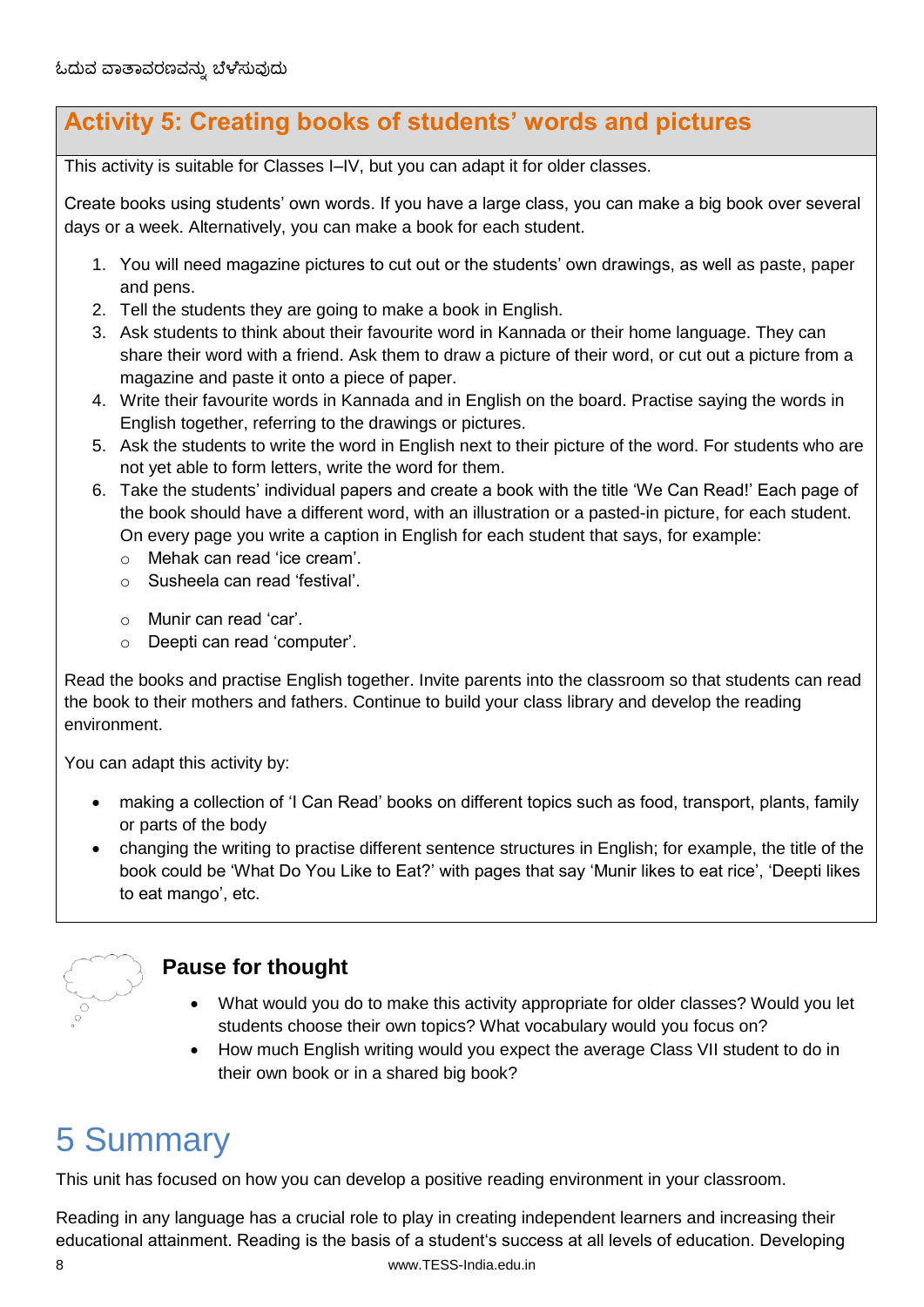good reading habits is vital to a child's future – not just academically, but in everyday life as well. Students with good reading habits learn more about the world around them and develop an interest in language and in other cultures. Reading leads to asking questions and seeking answers, which expands students' knowledge on a constant basis.

#### **5. ಸರಂವ:**

ಈ ಘಟಕವು ನಿಮ್ಮ ತರಗತಿಯಲ್ಲಿ ಧನಾತ್ಮಕ ಓದುವ ವಾತಾವರಣ ಬೆಳೆಸುವುದು ಹೇಗೆ ಎಂಬುದರ ಕುರಿತಾಗಿದೆ. ಯಾವುದೇ ಭಾಷೆಯಲ್ಲಿಯಾಗಲೀ ಓದುವಿಕೆಯು, ಸ್ವತಂತ್ರವಾಗಿ ಕಲಿಯುವವರನ್ನು ಸೃಷ್ಟಿಸಲು, ಹಾಗೂ ಅವರ ಶೈಕ್ಷಣಿಕ ಸಾಧನೆಯನ್ನು ಹೆಚ್ಚಿಸುವುದರಲ್ಲಿ ಅತಿ ಮಹತ್ವದ ಪಾತ್ರವಹಿಸುತ್ತದೆ. ಶಿಕ್ಷಣದ ಎಲ್ಲ ಹಂತಗಳಲ್ಲಿಯೂ ವಿದ್ಯಾರ್ಥಿಯ ಸಫಲತೆಗೆ ಓದುವಿಕೆಯೇ ಆಧಾರವಾಗಿದೆ. ಉತ್ತಮ ಓದುವ ಅಭ್ಯಾಸಗಳನ್ನು ಬೆಳೆಸುವುದು, ಮಗುವಿನ ಭವಿಷ್ಯಕ್ಕೆ ಕೇವಲ ಶೈಕ್ಷಣಿಕವಾಗಿಯಲ್ಲದೇ, ನಿತ್ಯದ ಜೀವನದಲ್ಲಿಯೂ ಮುಖ್ಯವಾಗಿದೆ. ಉತ್ತಮ ಓದಿನ ಅಬ್ಯಾಸವುಳ್ಳ ವಿದ್ಯಾರ್ಥಿಗಳು ತಮ್ಮ ಸುತ್ತಲಿನ ಪ್ರಪಂಚದ ಬಗ್ಗೆ ಹೆಚ್ಚಾಗಿ ಕಲಿಯುವರಲ್ಲದೇ, ಭಾಷೆ ಮತ್ತು ಇತರ ಸಂಸ್ಕೃತಿಗಳಲ್ಲಿಯೂ ಆಸಕ್ತಿ ಗಳಿಸುವರು. ಓದುವಿಕೆಯಿಂದ ಪ್ರಶ್ನಿಸುವ ಮತ್ತು ಉತ್ತರ ಹುಡುಕುವ ಮನೋಭಾವ ಮೂಡಿ ವಿದ್ಯಾರ್ಥಿಗಳ ಜ್ಞಾನ ನಿರಂತರವಾಗಿ ವಿಕಾಸಗೊಳ್ಳುವುದು.

Other Elementary English teacher development units on this topic are:

- *Letters and sounds of English*
- *Storytelling*
- *Shared reading*
- *Planning around a text*
- *Developing and monitoring reading.*

## Resources

### **Resource 1: Involving all**

#### **What does it mean to 'involve all'?**

The diversity in culture and in society is reflected in the classroom. Students have different languages, interests and abilities. Students come from different social and economic backgrounds. We cannot ignore these differences; indeed, we should celebrate them, as they can become a vehicle for learning more about each other and the world beyond our own experience. All students have the right to an education and the opportunity to learn regardless of their status, ability and background, and this is recognised in Indian law and the international rights of the child. In his first speech to the nation in 2014, Prime Minister Modi emphasised the importance of valuing all citizens in India regardless of their caste, gender or income. Schools and teachers have a very important role in this respect.

We all have prejudices and views about others that we may not have recognised or addressed. As a teacher, you carry the power to influence every student's experience of education in a positive or negative way. Whether knowingly or not, your underlying prejudices and views will affect how equally your students learn. You can take steps to guard against unequal treatment of your students.

#### **Three key principles to ensure you involve all in learning**

 **Noticing:**Effective teachers are observant, perceptive and sensitive; they *notice* changes in their students. If you are observant, you will notice when a student does something well, when they need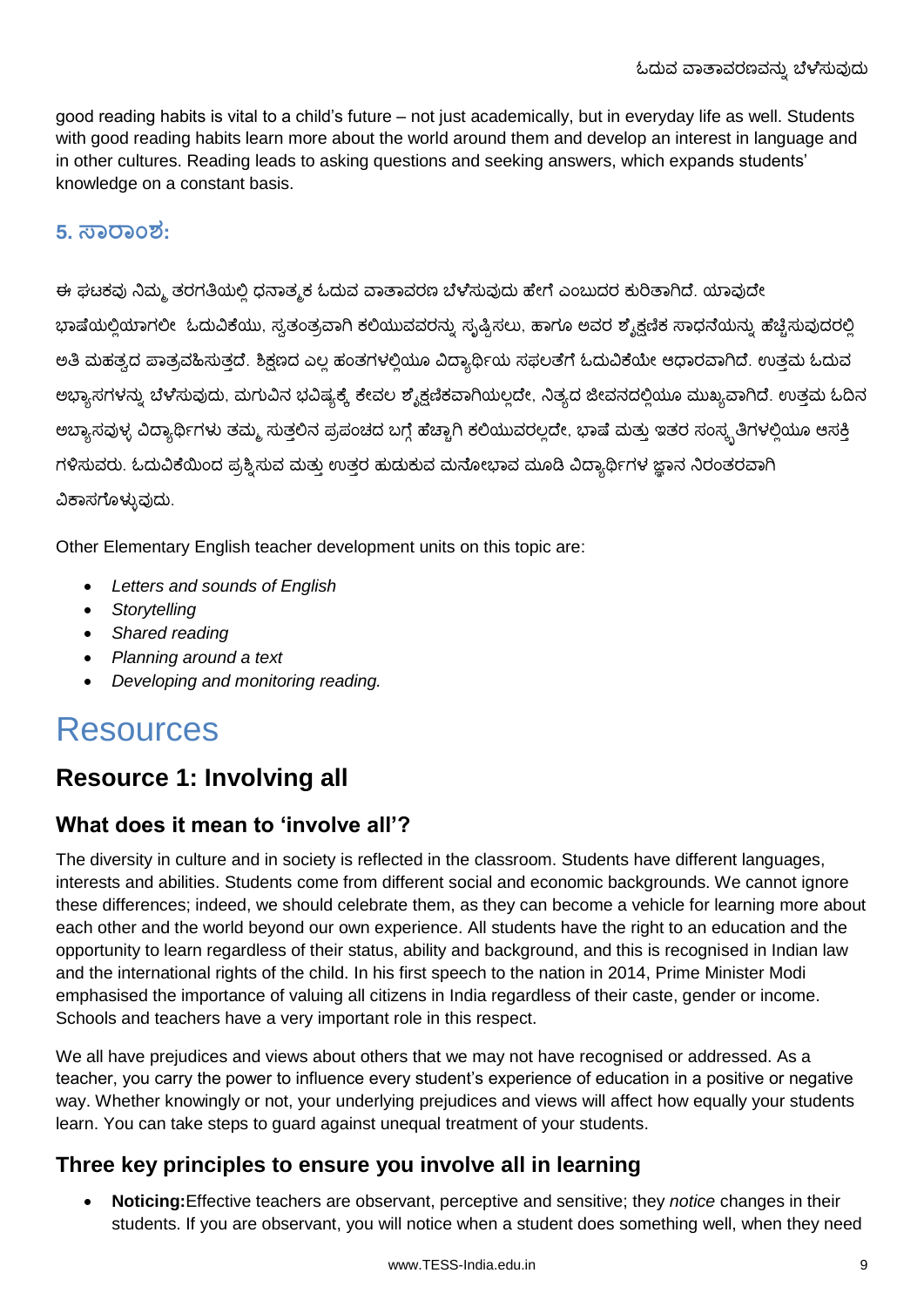help and how they relate to others. You may also perceive changes in your students, which might reflect changes in their home circumstances or other issues. Involving all requires that you notice your students on a daily basis, paying particular attention to students who may feel marginalised or unable to participate.

- **Focus on self-esteem:**Good citizens are ones who are comfortable with who they are. They have self-esteem, know their own strengths and weaknesses, and have the ability to form positive relationships with other people, regardless of background. They respect themselves and they respect others. As a teacher, you can have a significant impact on a young person's self-esteem; be aware of that power and use it to build the self-esteem of every student.
- **Flexibility:** If something is not working in your classroom for specific students, groups or individuals, be prepared to change your plans or stop an activity. Being flexible will enable you make adjustments so that you involve all students more effectively.

#### **Approaches you can use all the time**

- **Modelling good behaviour:**Be an example to your students by treating them all well, regardless of ethnic group, religion or gender. Treat all students with respect and make it clear through your teachingthat you value all students equally. Talk to them all respectfully, take account of their opinions when appropriate and encourage them to take responsibility for the classroom by taking on tasks that will benefit everyone.
- **High expectations:**Ability is not fixed; all students can learn and progress if supported appropriately.If a student is finding it difficult to understand the work you are doing in class, then do not assume that they cannot ever understand. Your role as the teacher is to work out how best to help each student learn. If you have high expectations of everyone in your class, your students are more likely to assume that they will learn if they persevere. High expectations should also apply to behaviour. Make sure the expectations are clear and that students treat each other with respect.
- **Build variety into your teaching:**Students learn in different ways. Some students like to write; others prefer to draw mindmaps or pictures to represent their ideas. Some students are good listeners; some learn best when they get the opportunity to talk about their ideas. You cannot suit all the students all the time, but you can build variety into your teaching and offer students a choice about some of the learning activities that they undertake.
- **Relate the learning to everyday life:**For some students, what you are asking them to learn appears to be irrelevant to their everyday lives. You can address this by making sure that whenever possible, you relate the learning to a context that is relevant to them and that you draw on examples from their own experience.
- **Use of language:**Think carefully about the language you use. Use positive language and praise, and do not ridicule students. Always comment on their behaviour and not on them. 'You are annoying me today' is very personal and can be better expressed as 'I am finding your behaviour annoying today. Is there any reason you are finding it difficult to concentrate?', which is much more helpful.
- **Challenge stereotypes:**Find and use resources that show girls in non-stereotypical roles or invite female role models to visit the school, such as scientists. Try to be aware of your own gender stereotyping; you may know that girls play sports and that boys are caring, but often we express this differently, mainly because that is the way we are used to talking in society.
- **Create a safe, welcoming learning environment:**All students need to feel safe and welcome at school. You are in a position to make your students feel welcome by encouraging mutually respectful and friendly behaviour from everyone. Think about how the school and classroom might appear and feel like to different students. Think about where they should be asked to sit and make sure that any students with visual or hearing impairments, or physical disabilities, sit where they can access the lesson. Check that those who are shy or easily distracted are where you can easily include them.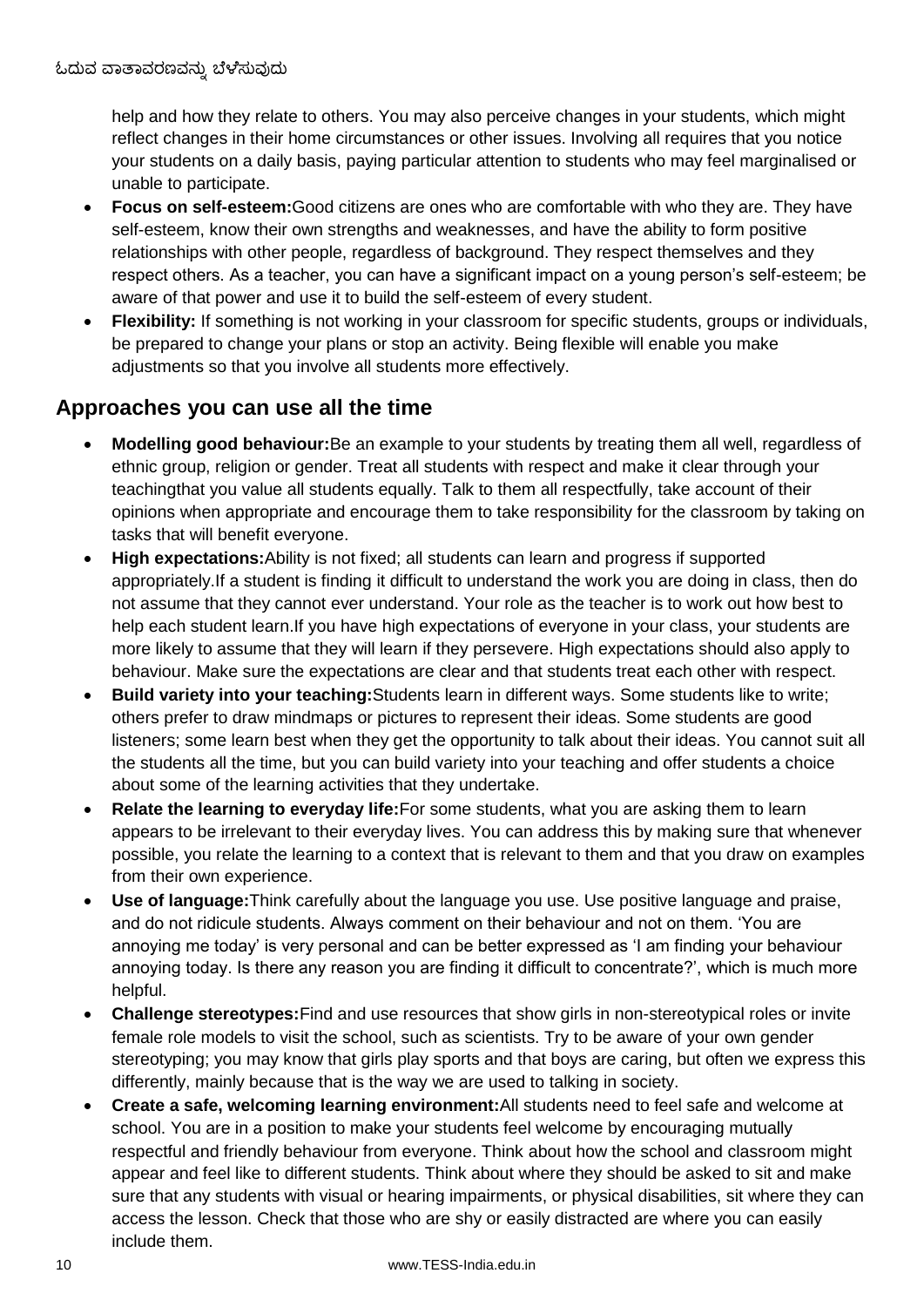#### **Specific teaching approaches**

There are several specific approaches that will help you to involve all students. These are described in more detail in other key resources, but a brief introduction is given here:

- **Questioning:**If you invite students to put their hands up, the same people tend to answer. There are other ways to involve more students in thinking about the answers and responding to questions. You can direct questions to specific people. Tell the class you will decide who answers, then ask people at the back and sides of the room, rather than those sitting at the front. Give students 'thinking time' and invite contributions from specific people. Use pair or groupwork to build confidence so that you can involve everyone in whole-class discussions.
- **Assessment:**Develop a range of techniques for formative assessment that will help you to know each student well. You need to be creative to uncover hidden talents and shortfalls. Formative assessment will give you accurate information rather than assumptions that can easily be drawn from generalised views about certain students and their abilities.You will then be in a good position to respond to their individual needs.
- **Groupwork and pair work:**Think carefully about how to divide your class into groups or how to make up pairs, taking account of the goal to include all and encourage students to value each other. Ensure that all students have the opportunity to learn from each other and build their confidence in what they know. Some students will have the confidence to express their ideas and ask questions in a small group, but not in front of the whole class.
- **Differentiation:** Setting different tasks for different groups will help students start from where they are and move forward. Setting open-ended tasks will give all students the opportunity to succeed. Offering students a choice of task helps them to feel ownership of their work and to take responsibility for their own learning. Taking account of individual learning needs is difficult, especially in a large class, but by using a variety of tasks and activities it can be done.

## Additional resources

- Children's Book Trust India:<http://www.childrensbooktrust.com/>
- Karadi Tales:<http://www.karaditales.com/>
- National Book Trust India:<http://www.nbtindia.gov.in/>
- NCERT textbooks:<http://www.ncert.nic.in/NCERTS/textbook/textbook.htm>
- Teachers of India classroom resources:<http://www.teachersofindia.org/en>

# References/bibliography

Bromley, H. (2000) *Book-based Reading Games*. London: Centre for Literacy in Primary Education.

Bryant, P. and Nunes, T (eds) (2004) *Handbook of Children's Literacy*. Dordrecht: Kluwer Academic Publishers.

Dombey, H. and Moustafa, M. (1998) *Whole to Part Phonics: How Children Learn to Read and Spell*. London: Centre for Literacy in Primary Education.

Goswami U. (2010a) 'Phonology, reading and reading difficulties', in Hall, K., Goswami, U., Harrison, C., Ellis, S. and Soler, J. (eds) *Interdisciplinary Perspectives on Learning to Read*. London: Routledge.

Goswami U. (2010b) 'A psycholinguistic grain size view of reading acquisition across languages', in Brunswick, N., McDougall, S. and Mornay-Davies, P. (eds) *The Role of Orthographies in Reading and Spelling*. Hove: Psychology Press.